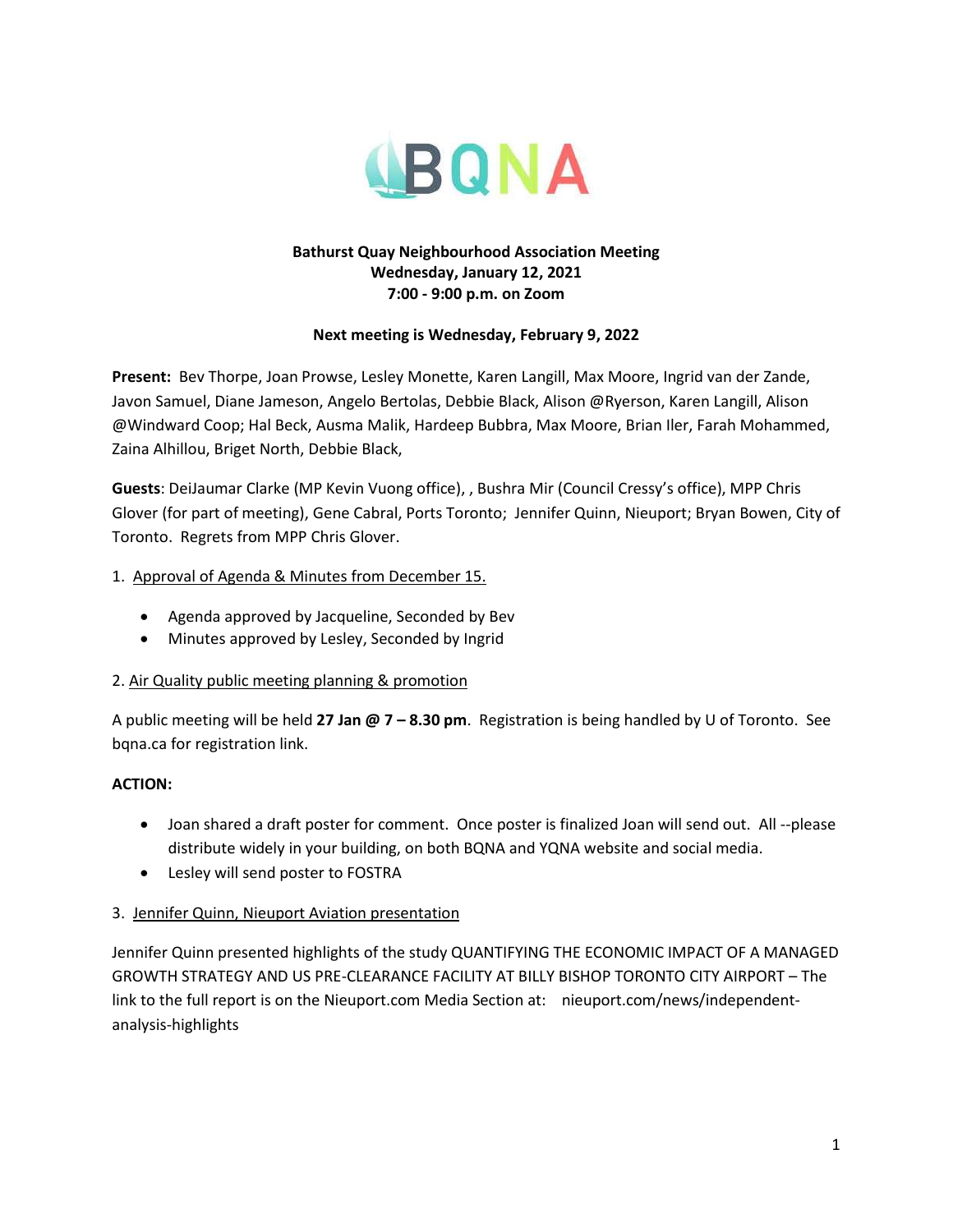The economic feasibility study is based on assumption that slots will increase from 202 to 246 – as cited in the 2018 Master Plan, and that US pre-clearance will be achieved. Report was done by York Aviation Consultancy.

Open Q&A followed this presentation.

Q: where does investment for the terminal come from?

A – Nieuport finances this.

Q: Need to take into account environmental aspects as well as economic impacts. Was this done? And was the local community polled for reactions to expanded flight slots?:

A: Nieuport undertook polling in November 2021 in 12 different ridings to get public input. This report is not yet public. But over 1200 respondents gave broad support to the airport.

Q: Will all the questions asked in the survey be included in the survey report?

A: Nieuport will consider this

Q: What if no pre-clearance happens?

A: Ports Toronto is working with US Homeland Security with the goal of 18-24 months completion.

Q: Has Ports Toronto and Neiuport seen Professor Borin's report? (see <http://www.sandfordborins.com/2022/01/03/the-last-thing-toronto-needs-now/>

A: Yes, we did see the critique of the study but we believe the demand is there both for business and for travelers.

Q: Was the impact of the climate crisis taken into account? Both the sustainability reports of Ports Toronto and BBTCA did not take into account carbon emissions from actual flights- only the ground operations.

A: We need to create more sustainable fuels in the near term. And this is what is being worked on, such as hydrogen fuel and electric aircraft

Q: But these are far off and not operational now. Whereas growth strategy is for immediate implementation. At least could BBTCA see full fights before flying? Even if this means rescheduling flights? Also has Neiuport done a noise assessment of current and future expected noise increases A: This is a Ports Toronto scope of responsibility. Note: The noise study/impacts will be the focus of the Slots Public Meeting on January 13, 2022.

# 4. Kevin Vuong, MP update.

Met with Ports Toronto, Nieuport, and soon with AC and Porter. He read the critique from Prof Borin. Recognizes that the airport is a priority to resolve prior to 2033 – end of Tripartite Agreement. Seabins maintenance continues to collect waste from the harbour. Did community safety walk with 14 Division. Please reach out to his office.

5. Bryan Bowen update.